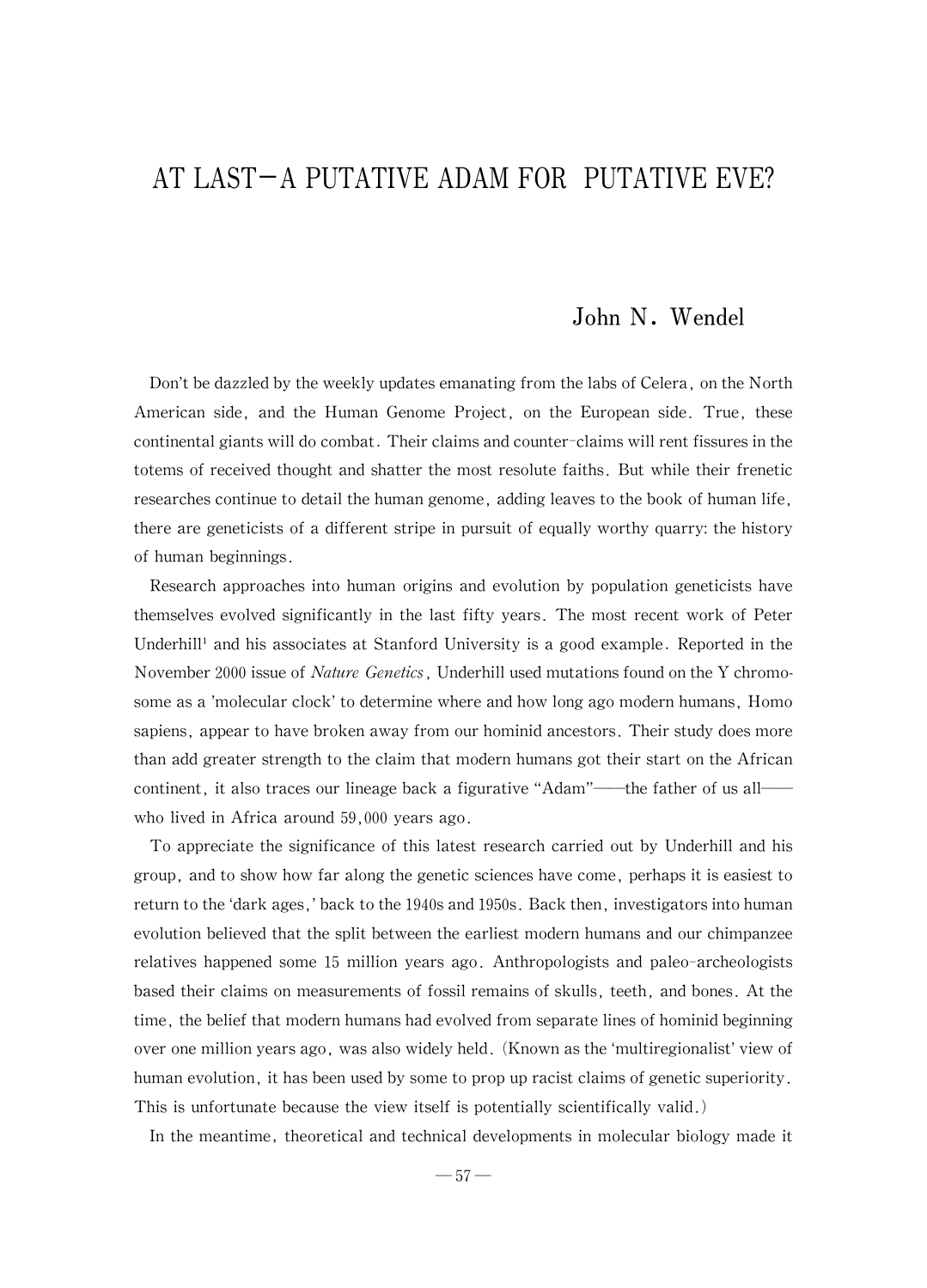possible for researchers to use entirely new approaches to establish genetic lineages among humans. Instead of relying on the traditional 'stones and bones' paradigm to address questions of human origins, molecular biologists could analyze the products of genes such as blood groups, antigens, proteins, and even the genes themselves.

Perhaps the first major study to reach a broad public audience was reported in 1967 by Vincent Sarich and Alan Wilson<sup>2</sup>, two geneticists at UC Berkeley who examined blood proteins from baboons, chimpanzees, and humans. Their results suggested, in stark contrast to the accepted wisdom, that humans had broken away from their ape ancestors a mere 5-6 million years ago and not 15 million as had been believed. Naturally, their work caused a great deal of controversy and was rejected outright by most anthropologists and archeologists at the time. Eventually, however, Sarich and Wilson's findings were confirmed, not only by subsequent laboratory studies, but also by reanalysis of the physical evidence by the anthropologists themselves and new finds from archeological sites.

Years later, in 1987, Alan Wilson<sup>3</sup>, still at UC Berkeley, again stunned the world with fresh laboratory evidence that all modern humans have descended from a woman who lived in Africa some 200,000 years ago. Immediately dubbed the "Eve Hypothesis," Wilson and his colleagues Rebecca Cann and Mark Stoneking were castigated by a majority of disbelieving researchers in the field of human evolution, while at the same time capturing the imagination of a fascinated public.

Wilson's research focused on the chromosome found in our cell's mitochondria. The mitochondria, called the powerhouse of the cell, is where all of the cell's chemical energy is produced. Each mitochondria has an O-shaped chromosome consisting of a comparatively small number of genes.What makes the mitochondria attractive as a research tool is the fact that the mitochondrial chromosomes do not undergo recombination as do the nuclear chromosomes during sexual reproduction. Instead, the mitochondria (along with the mitochondrial DNA, or mDNA) is passed on as is directly from the mother to the child. In other words, whereas each of us has a nuclear DNA set that consists of genes from both our parents (half from our mother and half from our father), we each have an identical set mitochondrial genes from our mother.

In theory, our mDNA would be identical to that of the putative "Eve"—our ancestral mother—were it not for the fact that DNA undergoes random mutations over time. Transcription errors will result in nitrogen base substitutions which, in turn, mean new base sequences. These transcription errors are believed to be neutral with respect to selectional forces, making them suitable for calibrating a kind of time machine.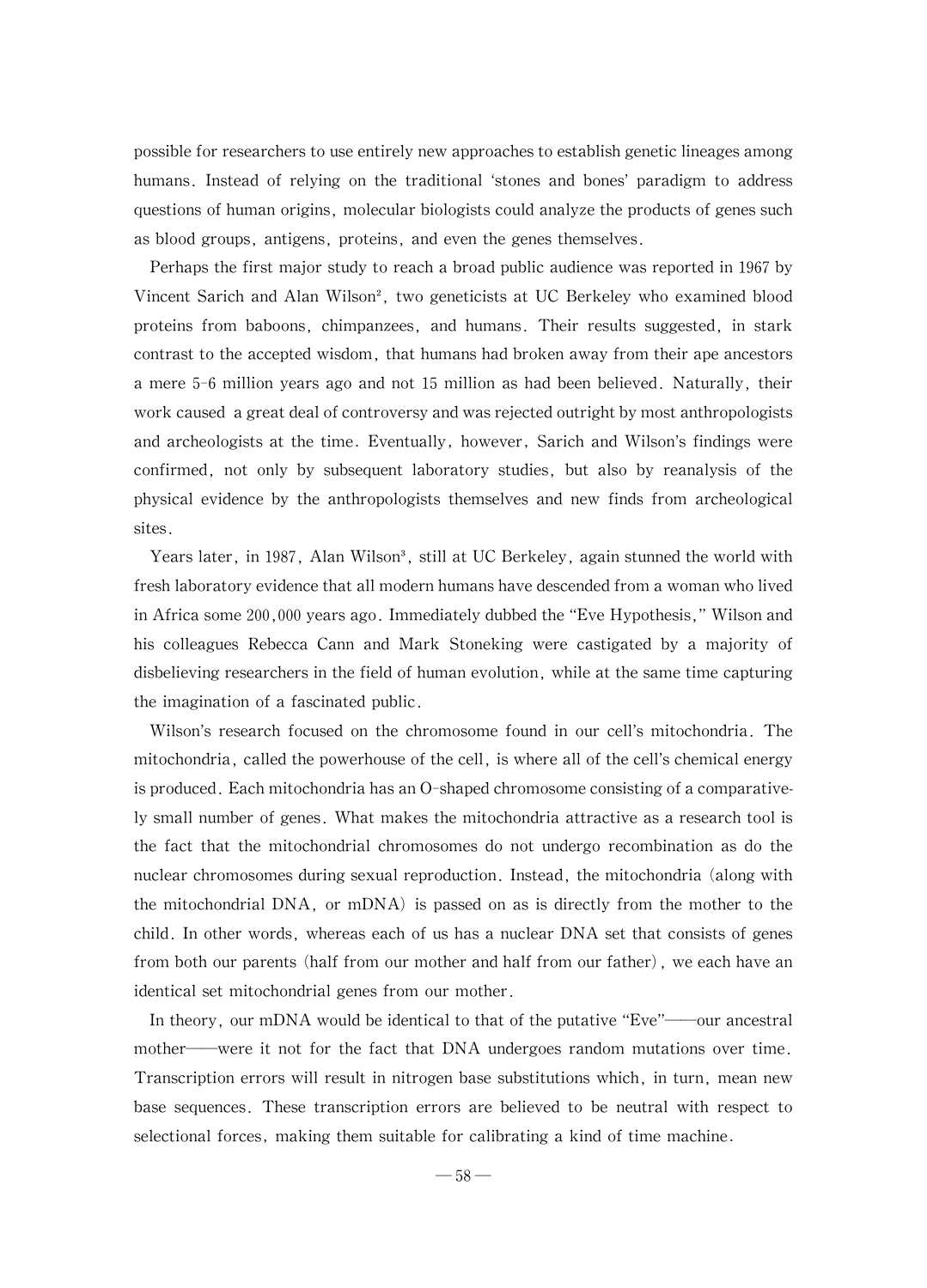On the assumption that the mutations in the mDNA occur at a regular rate, if you know how many mutations are in a given strand of mDNA, you are in a position to predict how much time it has taken for all of the mutations to have occurred. By making comparisons of the number of mutations accumulated among individuals from diverse human populations, and working backward to determine the order in which the mutations occurred, Wilson and his colleagues were able to arrive at both a time table for the emergence of humans and a genetic tree showing the relationships among them. The mDNA from the African-descended individuals showed the greatest diversity  $(i.e., number of mutations)$ making Africa the likely source of all mDNA. Using the mDNA mutations as a molecular clock, their results established that Eve lived in Africa about  $200,000$  years ago. According to one estimate, a mere 10,000 generations separates us from African Eve. These findings caused quite a furor because they went against the established view—no one had ever imagined that we were so young a species.

Just a year later, in 1988, the results of another study, massive and ambitious, were presented by Cavalli-Sforza<sup>4</sup> and his colleagues at universities in the United States and Italy. Using gene frequency data for 120 alleles from many thousands of individuals grouped into 42 populations from around the world, their findings supported and extended Wilson's work. (Their study, really a lifetime project, has since been published in a fascinating volume titled *The History and Geography of Human Genes* in 1996 by Princeton University Press.) They estimated that the earliest migration of modern humans out of Africa took place around 100,000 years ago. The genius of their 1988 paper, however, was in the form of a data table which lined up, side by side, the results of their wide-ranging work showing the genetic relations among all major human populations with a family tree showing the lineages of the seventeen major language families or phyla. The language data was taken from the work of historical linguist Merritt Ruhlen<sup>5</sup> of Stanford University who based his findings for 'genetic'relationships among language phyla on cross comparisons of core vocabulary.The two family trees appeared to be mirror images of one another, so striking was their correspondence.

This matching of human populations to languages caused a sensation. Within a short period of time, the data table had been reprinted in journals and magazines around the world. All at once, it appeared, in one audacious stroke, that the deep speculation made by the evolutionist Charles Darwin<sup>6</sup> had been realized. In the first edition of his *Origin of* Species, Darwin wrote:

If we possessed a perfect pedigree of mankind, a genealogical arrangement of the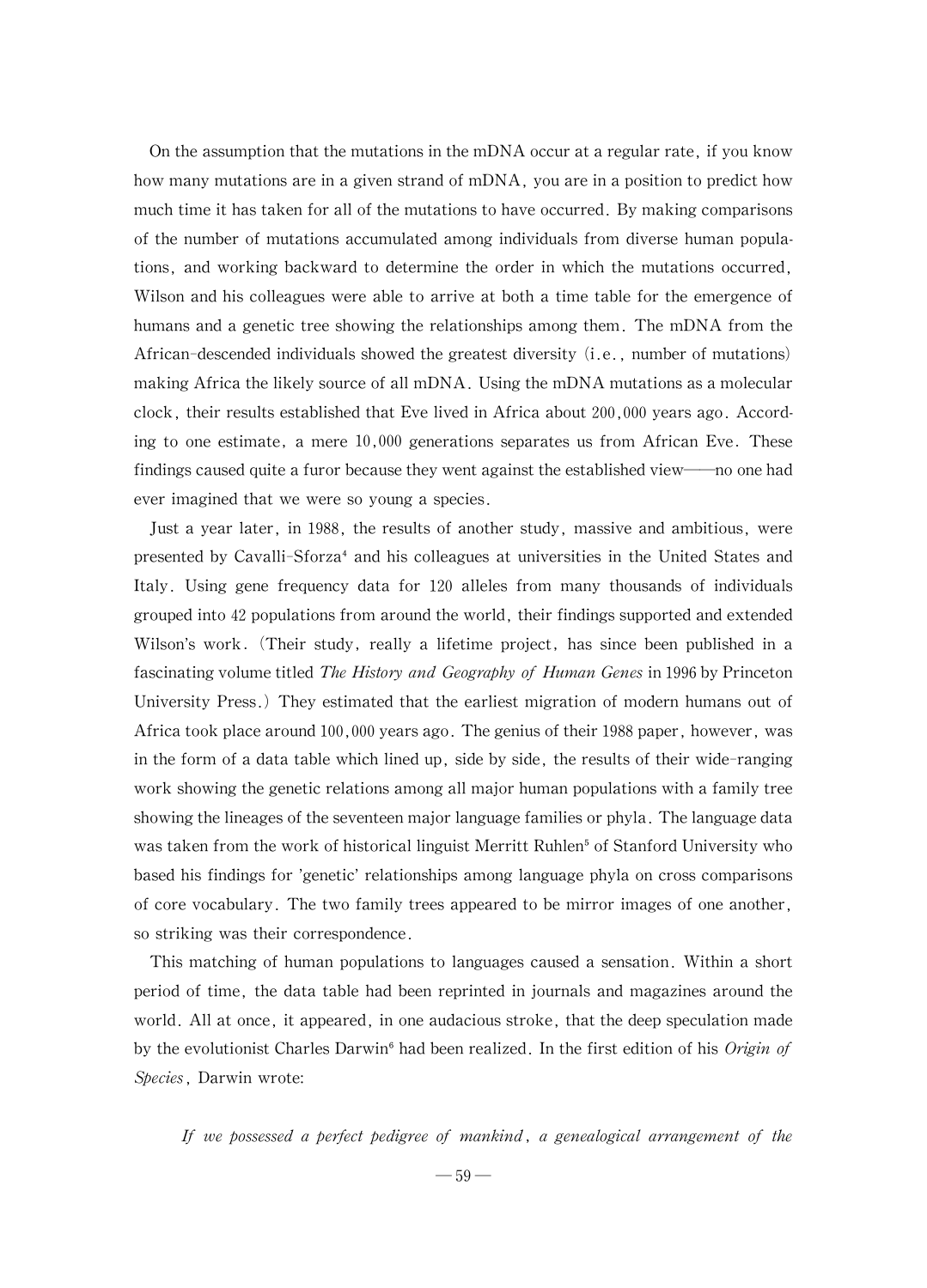races of man would afford the best classification of the various languages now spoken throughout the world... (pp.  $562-563$ )

Even if there were many who questioned the validity of Cavalli-Sforza's inspired drawing together of two entirely independent bodies of data or the approach to historical linguistics adopted by Ruhlen (Ruhlen's techniques in tracing back language lineages have been dismissed by some linguists), one could not help but be impressed by the high degree of correspondence between human populations and languages. There is, after all, something intuitively appealing in the idea-a feeling not lost on Darwin himself.

Since 1988, even as techniques have become more sophisticated, studies in population geneticshavecontinuedby-and-largetosupport themajorclaimslaidout byAlanWilson. A research team in Japan led by Satoshi Horai<sup>7</sup> reported in 1995 on a study that analyzed the *complete* mitochondrial DNA sequences of three humans (an African, a European, and a Japanese), three kinds of African apes and one orangutan. Their results show the last common human ancestor to have lived in Africa around  $143,000$  years ago, while the split between African and non-African lineage was estimated to be 117,000 years ago. Certainly the most innovative application of the recent mDNA work is that of a European-American team led by Matthias Krings<sup>8</sup> at the University of Munich. In a scenario worthy of a technothriller, they extracted mDNA from a Neanderthal humerus bone and compared the Neanderthal mDNA sequences with that of more than two thousand humans and fifty-nine chimpanzees. In a major blow to the multiregionalists, Krings and his co-workers found that the Neanderthal mDNA fell well outside the variation of human mDNA indicating that Neanderthals did not contribute to the human gene pool and are therefore not our ancestors.

Which brings us more or less up-to-date. For anyone who has followed the developing picture of our human origins over the years,it may come as no great surprise that the latest piece of research on the Y chromosome confirms, yet once again, the view that modern humans came out of Africa in the not too distant past. So even if our African Eve never did meet our African Adam, separated as they are statistically by tens of thousands of years, we can still picture them in imagined space, sharing the day's gossip over the warmth of an early evening fire, the horizon stretching out before them into time immemorial over the virtual African plain.

But there is more. The deeper significance of these findings in population genetics is this: they are quite clear in showing how young a species we are and, therefore, how shallow are the differences between us. For example, skin color is an adaptation to climate: darker